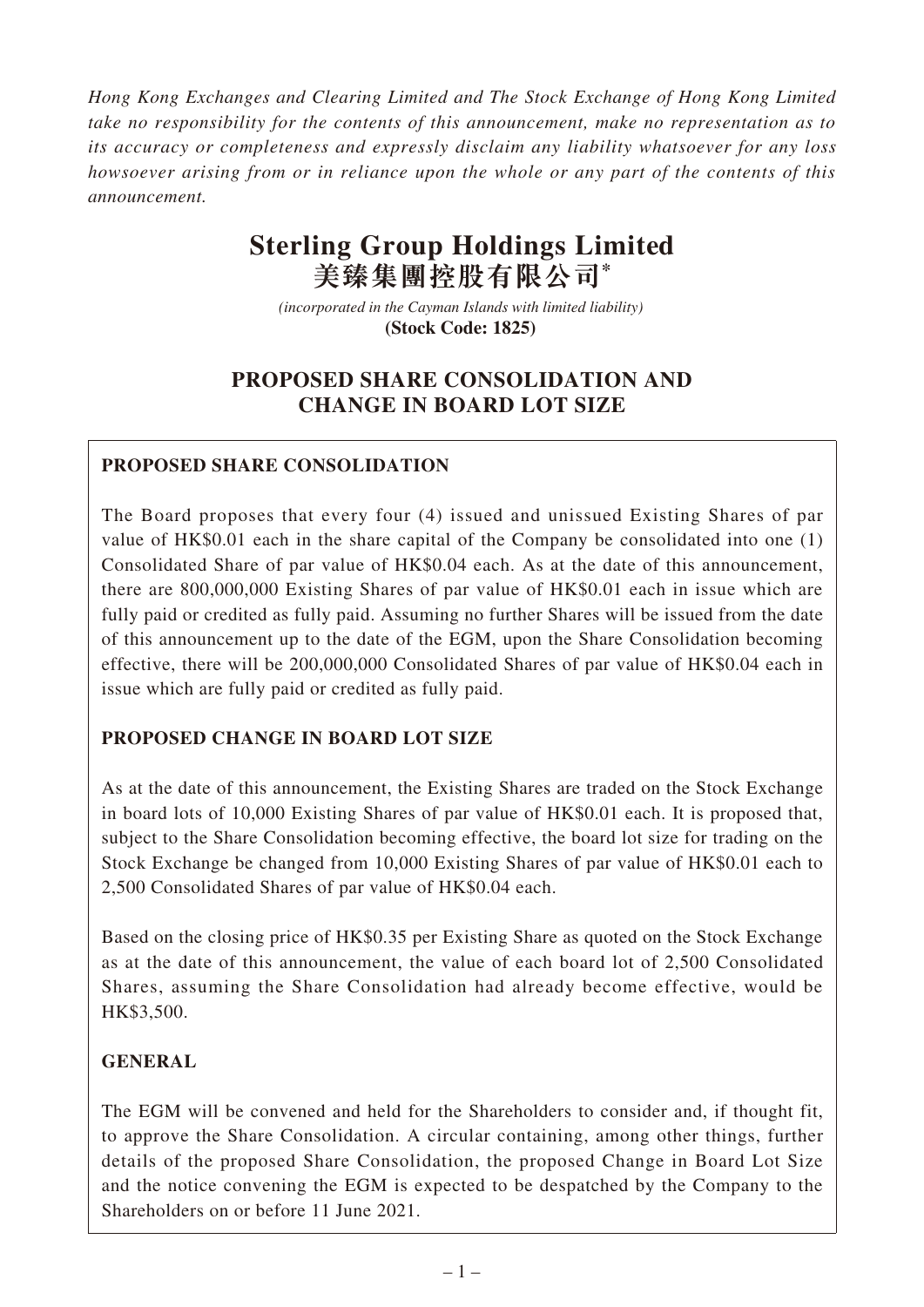#### **PROPOSED SHARE CONSOLIDATION**

The Board proposes that every four (4) issued and unissued Existing Shares of par value of HK\$0.01 each in the share capital of the Company be consolidated into one (1) Consolidated Share of par value of HK\$0.04 each.

#### **Effects of the Share Consolidation**

As at the date of this announcement, there are 800,000,000 Existing Shares of par value of HK\$0.01 each in issue which are fully paid or credited as fully paid. Assuming no further Shares will be issued from the date of this announcement up to the date of the EGM, upon the Share Consolidation becoming effective, there will be 200,000,000 Consolidated Shares of par value of HK\$0.04 each in issue which are fully paid or credited as fully paid.

Upon the Share Consolidation becoming effective, the Consolidated Shares shall rank *pari passu* in all respects with each other.

Other than the expenses to be incurred in relation to the Share Consolidation, the implementation of the Share Consolidation will not alter the underlying assets, business operations, management or financial position of the Company or the proportionate interests or rights of the Shareholders.

#### **Conditions of the Share Consolidation**

The implementation of the Share Consolidation is conditional upon:

- (i) the passing of an ordinary resolution by the Shareholders at the EGM to approve the Share Consolidation;
- (ii) the Stock Exchange granting the listing of, and permission to deal in, the Consolidated Shares upon the Share Consolidation becoming effective; and
- (iii) the compliance with the relevant procedures and requirements under the applicable laws of the Cayman Islands and the Listing Rules to effect the Share Consolidation.

The Share Consolidation is expected to become effective on Tuesday, 6 July 2021 subject to the fulfilment of the above conditions.

#### **Listing Application**

An application will be made by the Company to the Stock Exchange for the listing of, and permission to deal in, the Consolidated Shares upon the Share Consolidation becoming effective.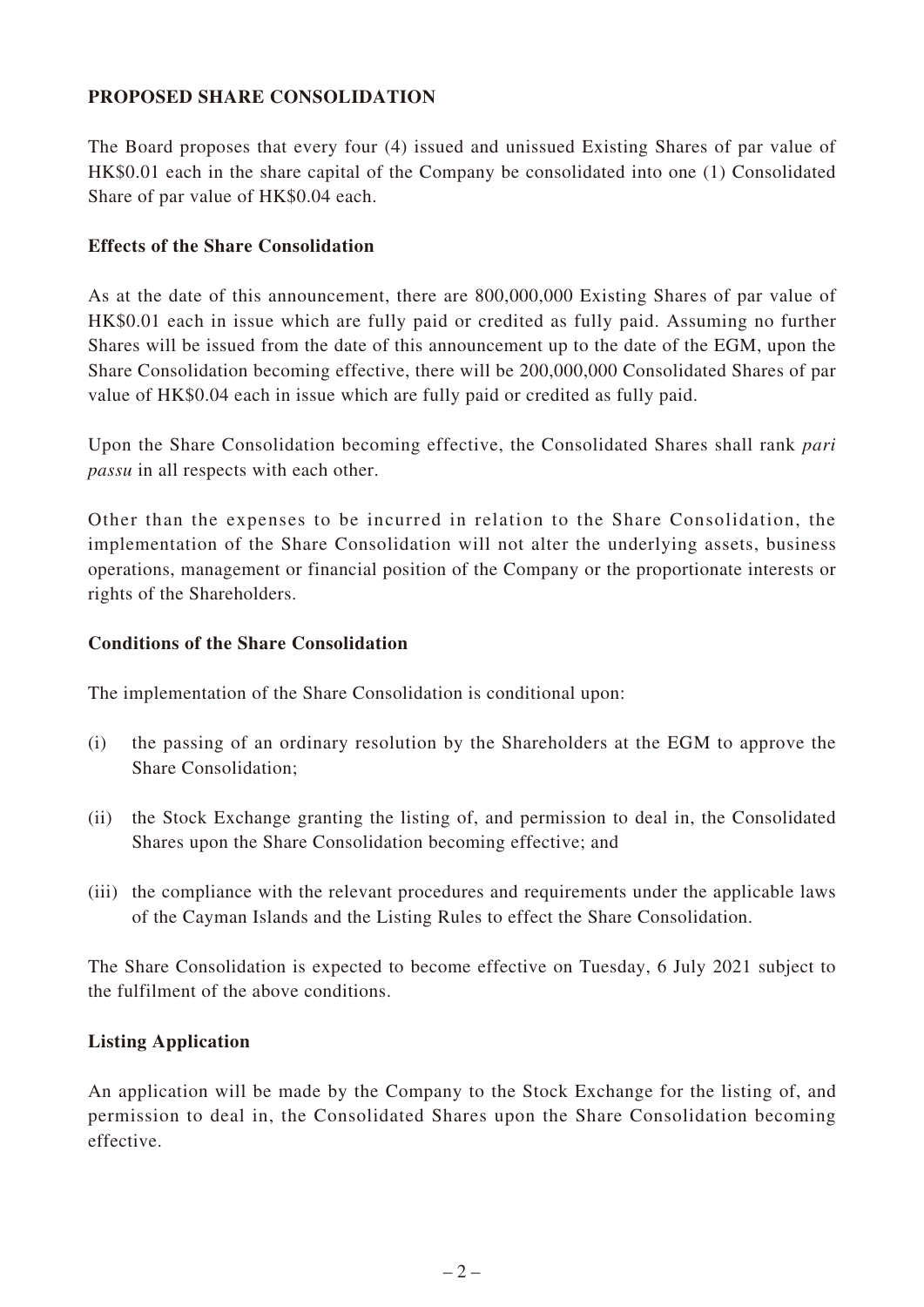Subject to the granting of the listing of, and permission to deal in, the Consolidated Shares on the Stock Exchange, as well as compliance with the stock admission requirements of the HKSCC, the Consolidated Shares will be accepted as eligible securities by HKSCC for deposit, clearance and settlement in CCASS with effect from the commencement date of dealings in the Consolidated Shares on the Stock Exchange or such other date as determined by HKSCC. Settlement of transactions between participants of the Stock Exchange on any trading day is required to take place in CCASS on the second settlement day thereafter. All activities under CCASS are subject to the General Rules of CCASS and CCASS Operational Procedures in effect from time to time. All necessary arrangements will be made for the Consolidated Shares to be admitted into CCASS established and operated by HKSCC.

None of the Existing Shares are listed or dealt in on any other stock exchange other than the Stock Exchange, and at the time the Share Consolidation becomes effective, the Consolidated Shares in issue will not be listed or dealt in on any stock exchange other than the Stock Exchange, and no such listing or permission to deal is being or is proposed to be sought.

#### **Adjustments in relation to other securities of the Company**

As at the date of this announcement, the Company has no other outstanding options, warrants or other securities in issue which are convertible into or giving rights to subscribe for, convert or exchange into, any Existing Shares or Consolidated Shares, as the case may be.

#### **PROPOSED CHANGE IN BOARD LOT SIZE**

As at the date of this announcement, the Existing Shares are traded on the Stock Exchange in board lots of 10,000 Existing Shares of par value of HK\$0.01 each. It is proposed that, subject to and conditional upon the Share Consolidation becoming effective, the board lot size for trading on the Stock Exchange be changed from 10,000 Existing Shares of par value of HK\$0.01 each to 2,500 Consolidated Shares of par value of HK\$0.04 each.

Based on the closing price of HK\$0.35 per Existing Share as quoted on the Stock Exchange as at the date of this announcement, the value of each board lot of 2,500 Consolidated Shares, assuming the Share Consolidation had already become effective, would be HK\$3,500.

## **REASONS FOR THE PROPOSED SHARE CONSOLIDATION AND CHANGE IN BOARD LOT SIZE**

The proposed Share Consolidation will reduce the total number of Shares currently in issue. As such, it is expected that the Share Consolidation will bring about a corresponding upward adjustment in the trading price of the Shares. The average closing prices of the Existing Shares were around HK\$0.1 in the past one year. The Board considers that the Share Consolidation may make investing in the Consolidated Shares more attractive to a broader range of investors, in particular to institutional and professional investors whose internal policies may otherwise restrict trading in securities that are priced below a certain threshold, and therefore help broaden the shareholders' base of the Company. Accordingly, the Board is of the view that the Share Consolidation is beneficial to the Company, the Shareholders and the investors of the Company as a whole.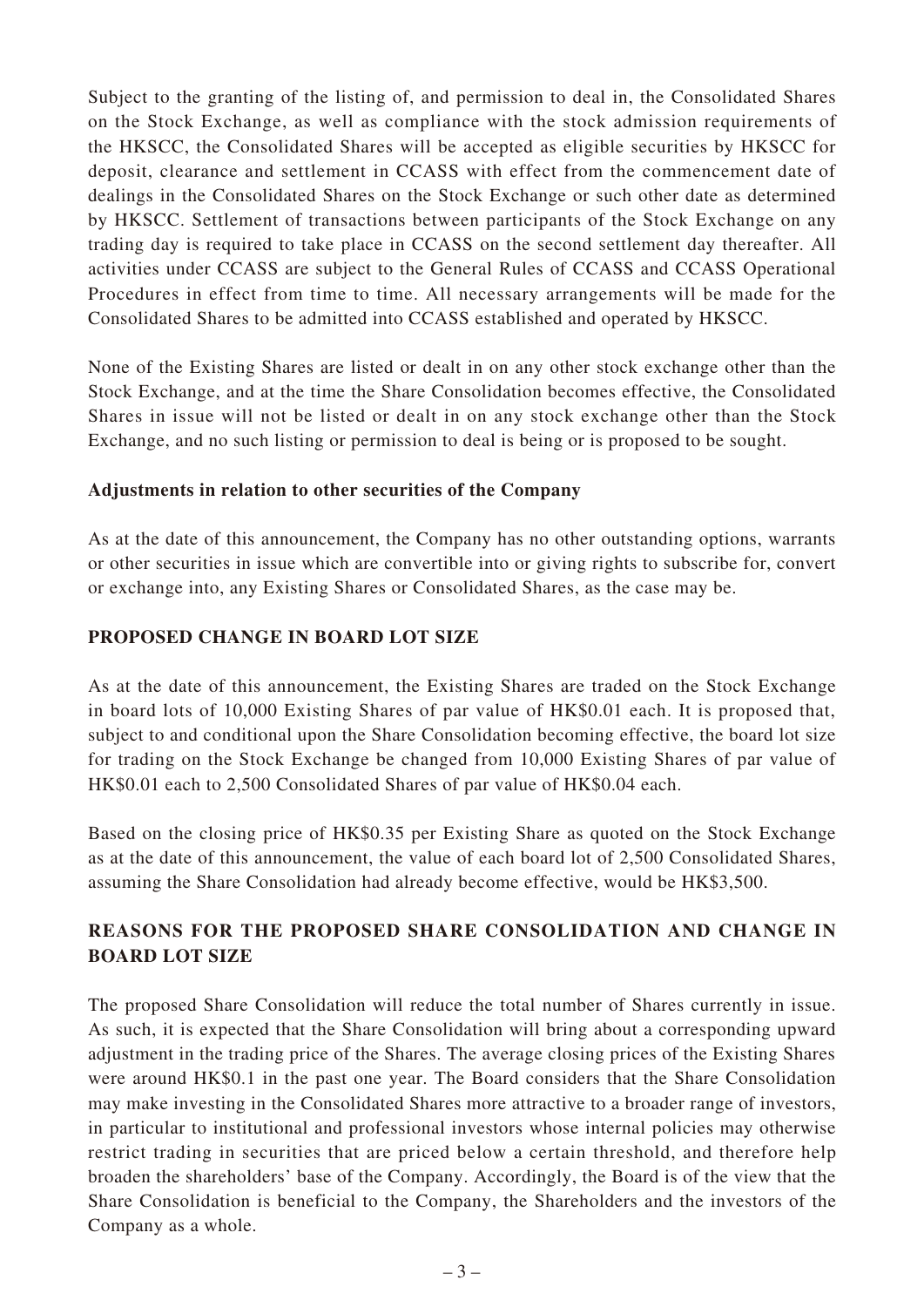Save for the necessary professional expenses for the implementation of the Share Consolidation, the implementation of the Share Consolidation will not alter the underlying assets, business operation, management or financial position of the Company and the proportionate interests and rights of the Shareholders. Also, with the proposed Change in Board Lot Size taking place, the Share Consolidation will not result in the creation of any odd lots nor any change in the relative rights of the Shareholders.

The Board considers that the Share Consolidation is essential to achieve the above-mentioned purpose. Taking into account of the potential benefits and the insubstantial amount of costs to be incurred, the Board is of the view that the Share Consolidation and the Change in Board Lot Size and the transactions contemplated thereunder are in the best interest of the Company and the Shareholders as a whole.

As at the date of this announcement, the Company has no intention to carry out other corporate actions in the next 12 months which may have an effect of undermining or negating the intended purpose of the Share Consolidation. At present, the Company is considering certain methods of fund raising activity for its business operation. However, as at the date of this announcement, there is no concrete plan for any fund raising activity. The Company will update its Shareholders by way of announcement as and when required in accordance with the Listing Rules.

#### **Exchange of certificates for Consolidated Shares**

Subject to the Share Consolidation becoming effective, which is currently expected to be Tuesday, 6 July 2021, Shareholders may on or after Tuesday, 6 July 2021 and until Wednesday, 11 August 2021 (both days inclusive), submit their existing share certificates in blue colour for the Existing Shares to the Company's branch share registrar and transfer office in Hong Kong, Tricor Investor Services Limited at Level 54, Hopewell Centre, 183 Queen's Road East, Hong Kong for exchange for share certificates in red colour for the Consolidated Shares at the expense of the Company.

It is expected that the new share certificates for the Consolidated Shares will be available for collection within 10 Business Days after submission of the existing share certificates to the Company's branch share registrar and transfer office in Hong Kong for exchange.

Shareholders should note that after the prescribed time for free exchange of share certificates, a fee of HK\$2.50 (or such higher amount as may from time to time be allowed by the Stock Exchange) will be payable by the Shareholders to the share registrar for exchange of share certificates.

After close of business on Monday, 9 August 2021, trading will only be in Consolidated Shares which share certificates will be issued in red colour. Existing share certificates in blue colour for the Existing Shares will cease to be valid for trading and settlement purpose, but will remain valid and effective as documents of title.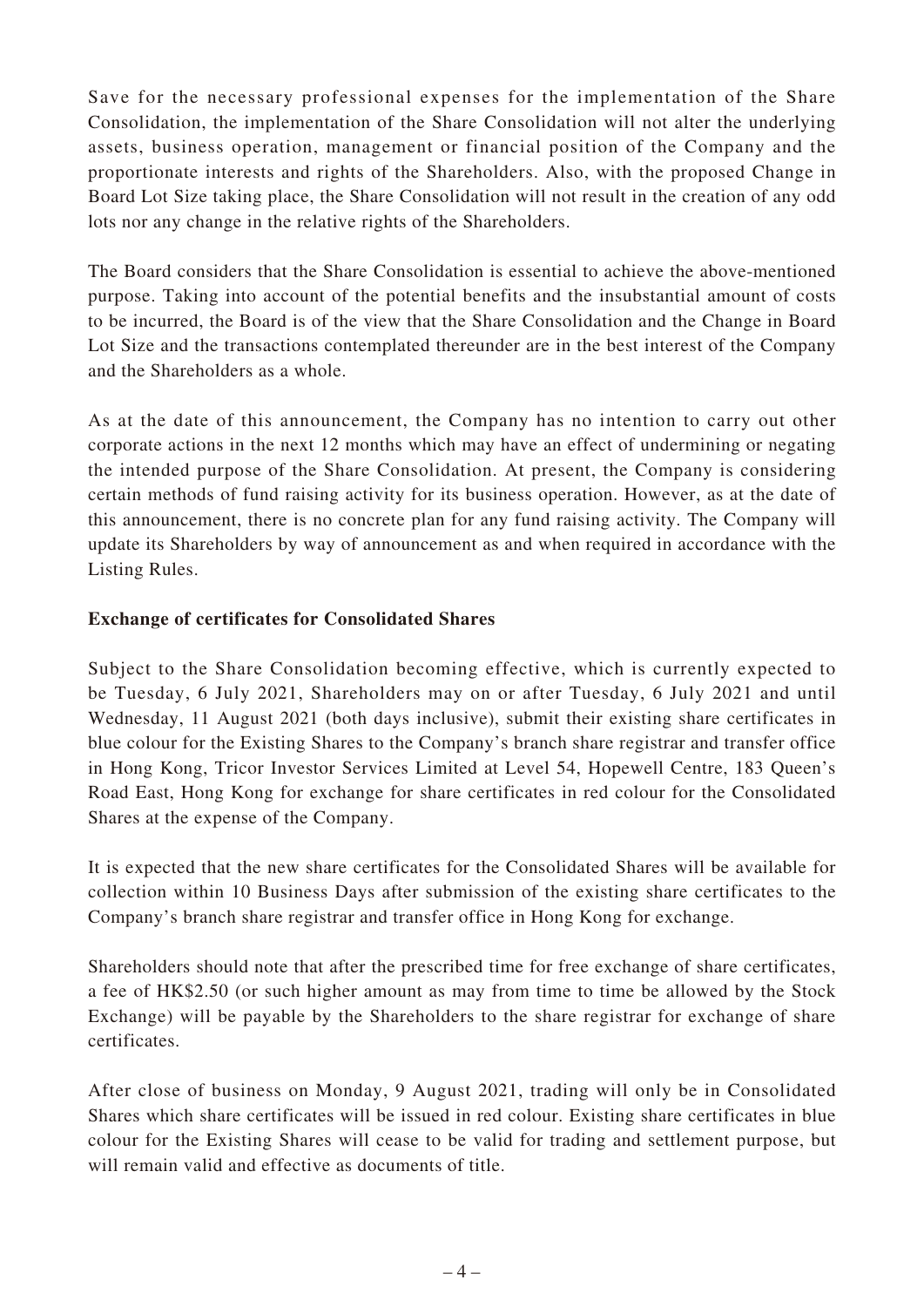#### **EXPECTED TIMETABLE**

The expected timetable for the proposed Share Consolidation and the Change in Board Lot Size is set out below. The expected timetable is subject to the results of the EGM and is therefore for indicative purpose only. Any change to the expected timetable will be announced in a separate announcement by the Company as and when appropriate. All times and dates in this announcement refer to Hong Kong local times and dates.

| 2021                                                                                                                                                            |  |  |
|-----------------------------------------------------------------------------------------------------------------------------------------------------------------|--|--|
| Friday, 11 June                                                                                                                                                 |  |  |
| Latest time for lodging transfers of Shares<br>in order to qualify for attendance and voting at the EGM4:30 p.m. on<br>Friday, 25 June                          |  |  |
| Register of members closes (both days inclusive)  Monday, 28 June<br>to Friday, 2 July                                                                          |  |  |
| Wednesday, 30 June                                                                                                                                              |  |  |
|                                                                                                                                                                 |  |  |
| Friday, 2 July                                                                                                                                                  |  |  |
|                                                                                                                                                                 |  |  |
| The following events are conditional on the fulfillment of the conditions for the<br>implementation of the Share Consolidation as set out in this announcement. |  |  |
|                                                                                                                                                                 |  |  |
| First day of free exchange of existing share<br>certificates for new share certificates for Consolidated Shares Tuesday, 6 July                                 |  |  |
| Tuesday, 6 July                                                                                                                                                 |  |  |
| Original counter for trading in the Existing Shares<br>in board lots of 10,000 Existing Shares (in the                                                          |  |  |
| Tuesday, 6 July                                                                                                                                                 |  |  |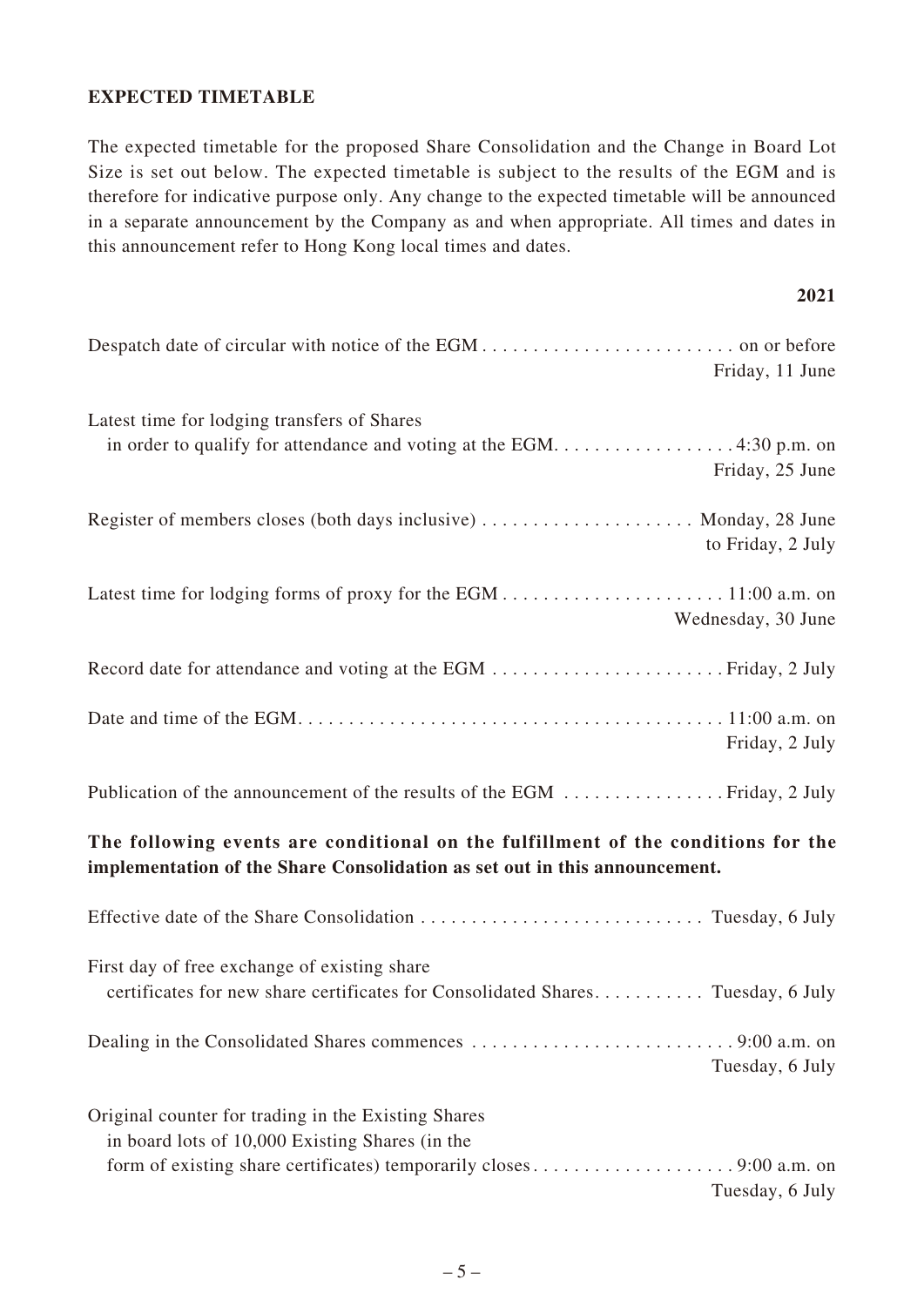| Temporary counter for trading in the Consolidated Shares<br>in board lots of 2,500 Consolidated Shares<br>(in the form of existing share certificates) opens $\dots \dots \dots \dots \dots \dots \dots \dots \dots$ 9:00 a.m. on                                          |
|----------------------------------------------------------------------------------------------------------------------------------------------------------------------------------------------------------------------------------------------------------------------------|
| Tuesday, 6 July                                                                                                                                                                                                                                                            |
| Original counter for trading in the Consolidated Shares in<br>board lots of 2,500 Consolidated Shares (in the form of<br>new share certificates for the Consolidation Shares) re-opens 9:00 a.m. on<br>Tuesday, 20 July                                                    |
| Parallel trading in the Consolidated Shares (in the form<br>of new share certificates for the Consolidated Shares and<br>existing share certificates) commences $\dots \dots \dots \dots \dots \dots \dots \dots \dots \dots \dots \dots$ 9:00 a.m. on<br>Tuesday, 20 July |
| Temporary counter for trading in the Consolidated Shares<br>in board lots of 2,500 Consolidated Shares (in the form<br>Monday, 9 August                                                                                                                                    |
| Parallel trading in the Consolidated Shares (in the form<br>of new share certificates for the Consolidation Shares and<br>Monday, 9 August                                                                                                                                 |
| Last day for free exchange of existing share<br>certificates for new share certificates for                                                                                                                                                                                |

#### **GENERAL**

The EGM will be convened and held for the Shareholders to consider and, if thought fit, to approve the Share Consolidation. A circular containing, among other things, further details of the proposed Share Consolidation, the proposed Change in Board Lot Size and the notice convening the EGM is expected to be despatched by the Company to the Shareholders on or before 11 June 2021.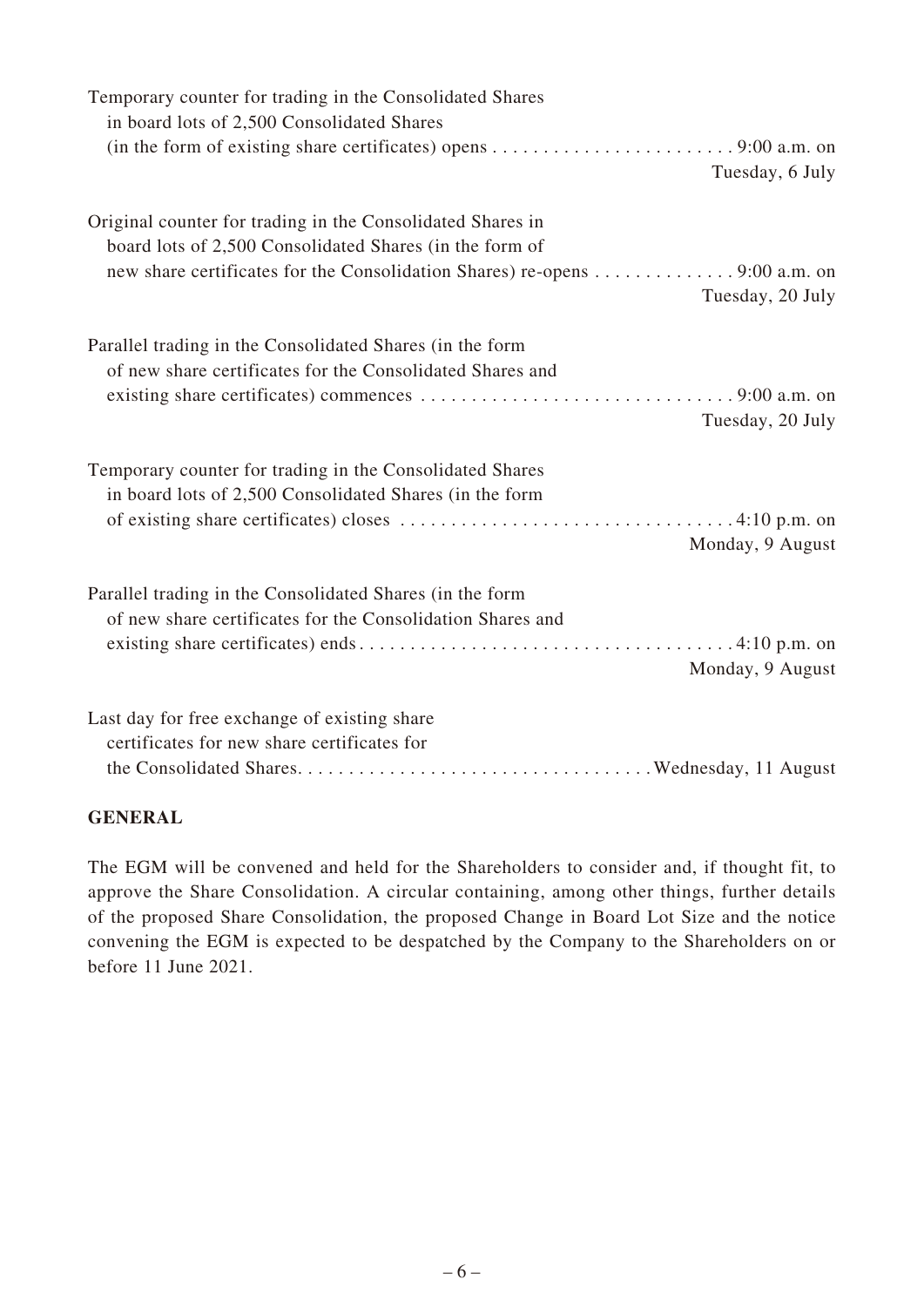# **DEFINITIONS**

Unless otherwise specified, the following terms have the following meanings in this announcement:

| "Board"                           | the board of Directors                                                                                                                                                                                                                                                                                                                                                                         |
|-----------------------------------|------------------------------------------------------------------------------------------------------------------------------------------------------------------------------------------------------------------------------------------------------------------------------------------------------------------------------------------------------------------------------------------------|
| "Business Day"                    | a day (other than a Saturday, Sunday, public holiday and any<br>day on which a tropical cyclone warning no. 8 or above is<br>hoisted, "extreme condition" caused by super typhoons or on<br>which a "black" rainstorm warning is hoisted between 9:00<br>a.m. and 5:00 p.m.) on which licensed banks are generally<br>open for business in Hong Kong throughout their normal<br>business hours |
| "CCASS"                           | the Central Clearing and Settlement System established and<br>operated by HKSCC                                                                                                                                                                                                                                                                                                                |
| "CCASS Operational<br>Procedures" | the Operational Procedures of HKSCC in relation to CCASS,<br>containing the practices, procedures and administrative<br>requirements relating to operations and functions of CCASS,<br>as amended from time to time                                                                                                                                                                            |
| "Change in Board Lot Size"        | the proposed change in board lot size of the Shares for<br>trading on the Stock Exchange from 10,000 Existing Shares<br>of par value of HK\$0.01 each to 2,500 Consolidated Shares<br>of par value of HK\$0.04 each                                                                                                                                                                            |
| "Company"                         | Sterling Group Holdings Limited, an exempted company<br>incorporated in the Cayman Islands with limited liability and<br>the securities of which are listed on the Main Board of the<br><b>Stock Exchange</b>                                                                                                                                                                                  |
| "Consolidated Share(s)"           | ordinary share(s) of par value of $HK$0.04$ each in the<br>share capital of the Company immediately after the Share<br>Consolidation becoming effective                                                                                                                                                                                                                                        |
| "Director(s)"                     | $directory(s)$ of the Company                                                                                                                                                                                                                                                                                                                                                                  |
| "EGM"                             | the extraordinary general meeting of the Company to be held<br>for the purpose of considering and, if thought fit, approving<br>the Share Consolidation                                                                                                                                                                                                                                        |